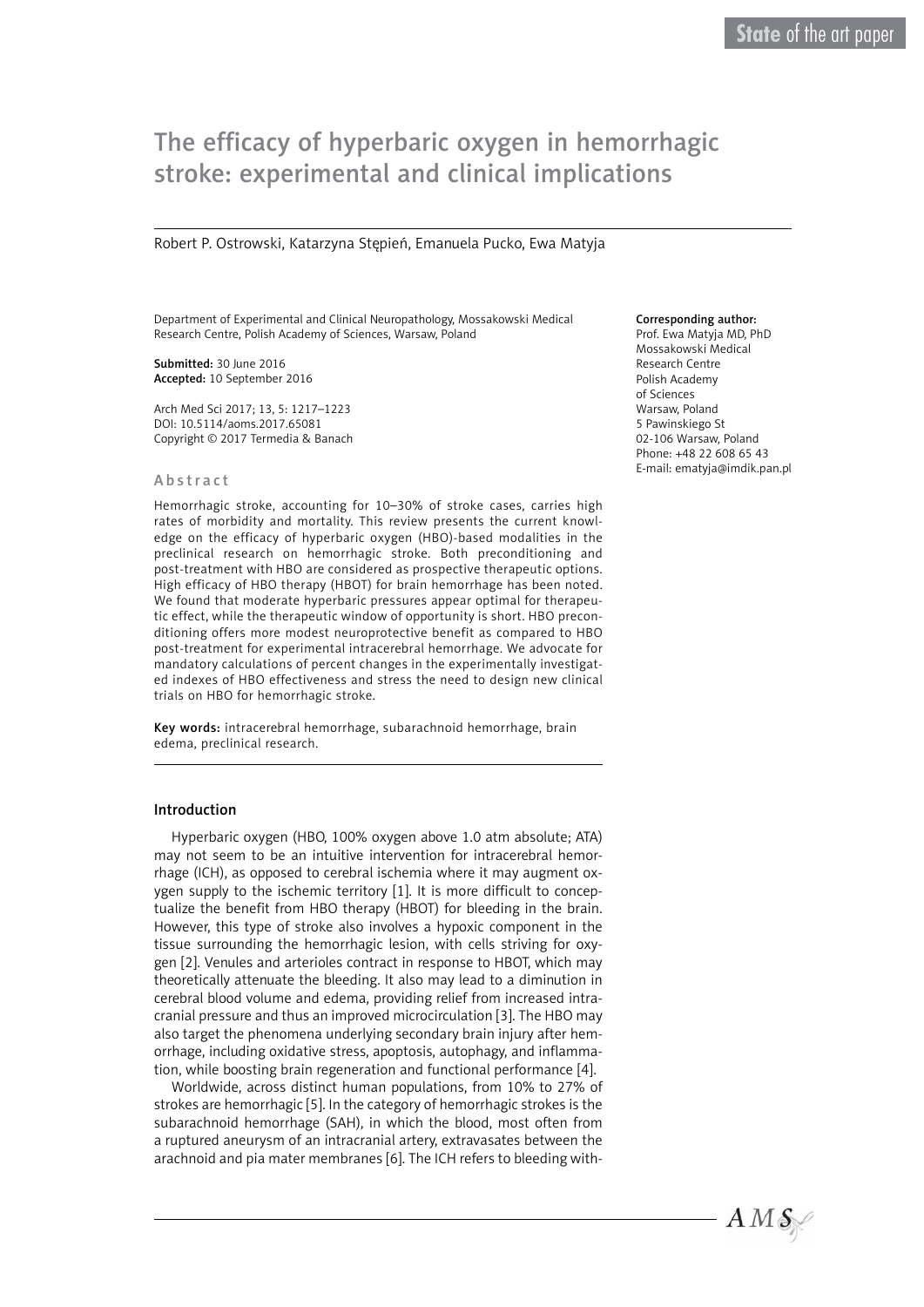in the tissue of the brain, most often the basal ganglia [7].

Animal models of hemorrhagic stroke are useful for assessing cerebral pathophysiological phenomena modified by investigational therapies as well as underlying molecular alterations [8]. These models also allow for determination of the effectiveness of HBO with respect to diverse and clinically relevant hemorrhagic brain injuries and treatment regimens, including both post-treatment and preconditioning approaches. Assessing HBO effectiveness requires clearly defined indexes of hemorrhagic injuries. Targeting brain edema, which is a good indicator of hemorrhage-induced brain injury, may provide a focus for therapeutic interventions. As for cerebral ischemia, infarct volume or the extent of cell damage in vulnerable anatomical brain regions is often evaluated. For hemorrhages, on the other hand, investigators must select the analyzed areas of cell damage, which can be subjective. In addition, lesion volume is not commonly determined in hemorrhagic stroke models. Instead, percent reductions in water content referenced to levels in the control tissue may provide an estimate of HBO effectiveness.

Preclinical studies have shown that edema severity strongly correlates with neurologic impairments after ICH [9]. Brain edema reduction also allows for an approximate comparison of HBO effectiveness between hemorrhagic and ischemic brain injuries. The purpose of this review was to identify hemorrhagic conditions and treatment regimens that are associated with the highest percent reductions in brain injury indicators with HBO therapy, with the goal of facilitating its transition to clinical trials.

## Subarachnoid hemorrhage and hyperbaric oxygen

The SAH accounts for 5–10% of all strokes [10], affects relatively young people, carries high mortality, and leaves one third of patients with a lasting disability [11]. Upon the initial bleed, there is a profound decrease in cerebral blood flow, which could be considered as a mechanism for reducing bleeding; however, if the hypoperfusion persists beyond several minutes, brain ischemia arises and cell hypoxia ensues [12]. This phenomenon may explain the presence of injured cells remotely from extravasated blood collections. Especially because of this distant ischemic injury, HBO can be considered as a potentially beneficial therapeutic option.

Until recently, HBO was not used in the early period after SAH, and its clinical utility for SAH was limited to patients who developed cerebral vasospasm following the subarachnoid bleeding [13]. The SAH pathophysiology includes global cerebral ischemia arising by a mechanism of an immediate increase in the intracranial pressure and a drop in cerebral perfusion pressure after bleeding, which induces robust expression of hypoxia-inducible factor-1 $\alpha$  that peaks at 24 h after the ictus [14, 15].

The robustness of endpoint measures for SAH is limited because morphological injury after SAH is not clearly delineated. Therefore, in the assessment of HBO efficacy after hemorrhage, researchers have used cell counts and indexes of brain injury that relate to brain edema and swelling in predefined regions of interest. In one study [15], HBO administered at 2.8 ATA for 2 h starting at 60 min after an experimental SAH reduced the increase in wet brain weight by 56.3% and reduced the increase in blood volume by 61.45%. The use of HBO was also associated with a statistically significant improvement in neurological function in that study. In another investigation, the action of HBO at the above parameters led to a decrease in malondialdehyde concentration in the cerebral cortex by 64.6% at 6 h and by 81.75% at 24 h after bleeding, as compared to the untreated group. That study confirmed that HBO can reduce oxidative stress-induced brain damage after SAH [16].

In a single hemorrhage SAH model producing 50% or more angiographic vasospasm, HBO at 3 ATA for 1 h, applied one day after SAH, reduced the increment in neurological severity score by 62.5% at 3 days after SAH, and by 72.6% at 10 days after SAH, compared to the results with a normobaric oxygen treatment [17]. However, not all indicators of SAH-induced brain injury have proved amenable to HBO. One-hour-long hyperbaric oxygen treatment at 3 ATA, which was first applied at 24 h after SAH and repeated daily over 7 days, exerted no effect on cerebroventricular volume expansion (experimental hydrocephalus), as determined on day 21 in the endovascular perforation model of SAH [18]. Nevertheless, HBO improved neurological deficits in hydrocephalic animals 14 days after SAH and improved spatial learning and memory abilities between days 17 and 21 [18]. Although it may seem clear that HBO does not ameliorate hydrocephalus after SAH, other treatment regimens (with the inclusion of acute treatment) and modified hyperbaric parameters need to be tested before an ultimate conclusion can be drawn.

# Hyperbaric oxygen for intracerebral hemorrhage

Nontraumatic ICH accounts for about 15% of all strokes [19] and is associated with a 50% mortality rate at 1 year [20]. Preclinical studies have compared different hyperbaric levels for oxygen treatments to reduce ICH brain injury. Following intracerebral injection of 200 µl of blood, HBO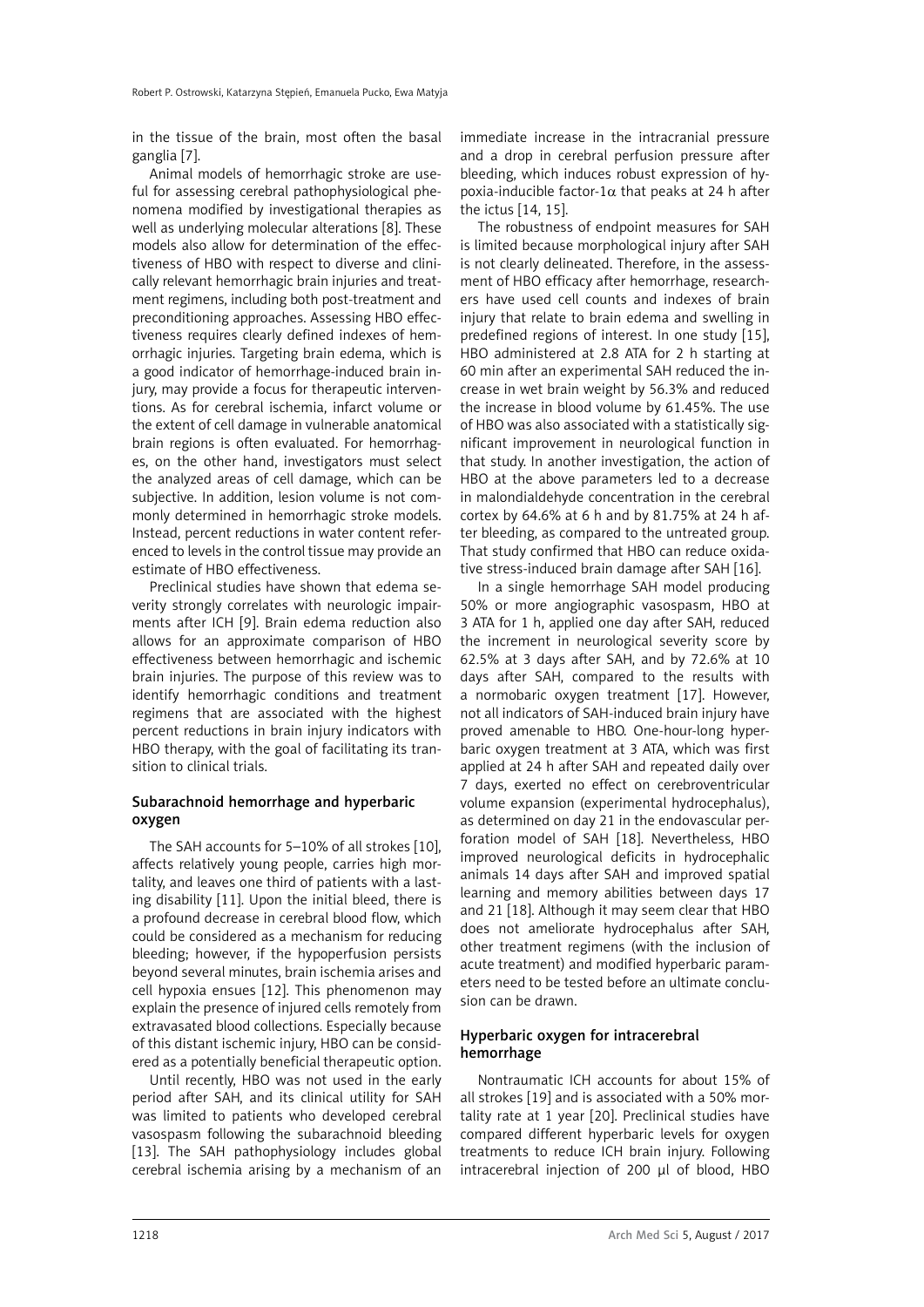treatment was used at 1.0, 1.8, 2.0, and 2.2 ATA to alleviate brain edema determined on the third and fifth days after hemorrhage in rabbits. These authors found that HBO at 2 ATA exerted an optimal effect. At 2 ATA, the excess in brain tissue water content over the sham level was reduced by 67.7% on day 3 and 79.5% on day 5 as compared to the untreated control [21]. The HBO at other pressures (1.8 ATA and 2.2 ATA) reduced brain water content by about 40% on the third and fifth days. A reduction in aquaporin 4 (AQP4) expression in the hemorrhagic brain accompanied the reduction in brain water content. Interestingly, the 2 ATA level has been adopted in several other studies of HBO's effects on ICH.

In addition, HBO for ICH is associated with a rather short therapeutic window of opportunity, although it appears to be longer (hence the better translational potential) in younger individuals. Zhou *et al.* determined that in adult mice with experimental ICH (30 µl of autologous blood injection), HBO (60 min at 3 ATA) initiated within 30 min but not 60 min after the ictus alleviated edema and improved neurological outcomes [22]. With this early HBO treatment, the excess of brain water content with respect to the nonhemorrhagic hemisphere was reduced by 50% on day 3. Also at 3 days, early HBO reduced the excess of brain water by 53% after collagenase-induced bleeding (0.03 U). In a neonatal model of hemorrhage to the subependymal germinal matrix, HBO (2.5 ATA for 1 h) administered at 1 h after collagenase injection was associated with an improvement in cognitive function at 3 weeks after the hemorrhage (T-maze and Morris water maze testing) and in sensorimotor function at 4 weeks. HBO also had a reducing effect on brain atrophy, splenomegaly, and cardiac hypertrophy determined at 1 month after injury [23].

The effectiveness of early HBO against brain edema was also examined in a minipig model of ICH at high altitudes. The HBO (2.5 ATA for 1 h) was administered 30 min after a 3 ml blood injection. The intervention resulted in a 38.7% reduction in perihematomal edema 24 h after ICH [24]. Thus, the brain water reduction was more modest than the complete reduction achieved with 2 ATA and the 74.8% reduction with 2.2 ATA as shown previously by Wu *et al.* at 24 h after ICH in rabbits [21].

Of note, the research on HBO for ICH has addressed possible interactions between oxygen and blood degradation products, which may pose a risk of aggravating brain injury. Researchers at the University of Michigan found diverse effects of treatment with HBO for ICH (attenuated or enhanced brain edema) depending on the type of blood components administered [25]. The HBO (3.0 ATA for 1 h), initiated 1 h after autologous blood injection, produced a beneficial effect. In contrast, HBO aggravated brain edema induced by ferrous iron (released upon clot lysis). These data may suggest that more research is needed regarding the safety of HBO use upon hematoma degradation and absorption phases.

## Hyperbaric oxygen conditioning for intracerebral hemorrhage

One way to target ICH-induced brain injury is HBO preconditioning (HBO-PC), which has also been analyzed for effectiveness. Conditioning for ICH allows interactions of HBO with the blood clot to be avoided, although currently the applicability of preconditioning is limited to a few hospital and pre-hospital scenarios. Qin *et al.* addressed the issue of an optimal HBO-PC regimen by using an autologous blood (100 µl) model of ICH. They showed that with five 1-h sessions of 3 ATA HBO-PC, the increment in perihematomal brain water content was reduced by 52.1% (from 3.2% excess to 1.5%) on day 1, followed by a 23.2% reduction (from 4.3% to 3.3%) on day 3 after blood injection. Two or three HBO sessions were ineffective [26].

In another study in rats, HBO-PC (5 sessions; 5 HBO) at 2 ATA reduced brain edema by 40% and 22% in the ipsilateral cortex and basal ganglia, respectively, 72 h after autologous blood injection  $(80 \mu l)$ . In addition, the HBO-preconditioned group exhibited a significantly reduced neuronal degeneration count around the hematoma, decreased by 20.7, 13.3, and 14.6% as compared to the ICH group at 12 h, 24 h, and 24 h, respectively [27].

The ICH produced with a smaller hematoma volume (50 µl) in rats was preconditioned with 5HBO at 2 ATA. The conditioning reduced excessive peri-hematoma brain water content by 53.9% at 72 h after the hemorrhage [28] as compared to the untreated group.

In these studies, preconditioning yielded smaller reductions in brain water content than with early post-treatment with HBO at 2 ATA, associated with a 67.7% reduction rate on day 3 [21]. Likewise, the reductions in AQP4 expression were smaller with 2 ATA HBO-PC as compared to 2 ATA HBO treatment: 39.2% vs. 66.7% and 52.83% vs. 89%, as determined on days 3 and 5, respectively [21, 28].

These results may indicate greater efficacy of HBO when it is given after the hemorrhage as compared to its use as preconditioning. The findings may also indicate synergy of HBO post-treatment mechanisms with endogenous defenses that are activated by the injury itself.

In addition, the postconditioning approach with HBO should be considered after the hemorrhage in order to stimulate brain adaptation to injurious sequelae of the bleeding [29–31]. The HBO post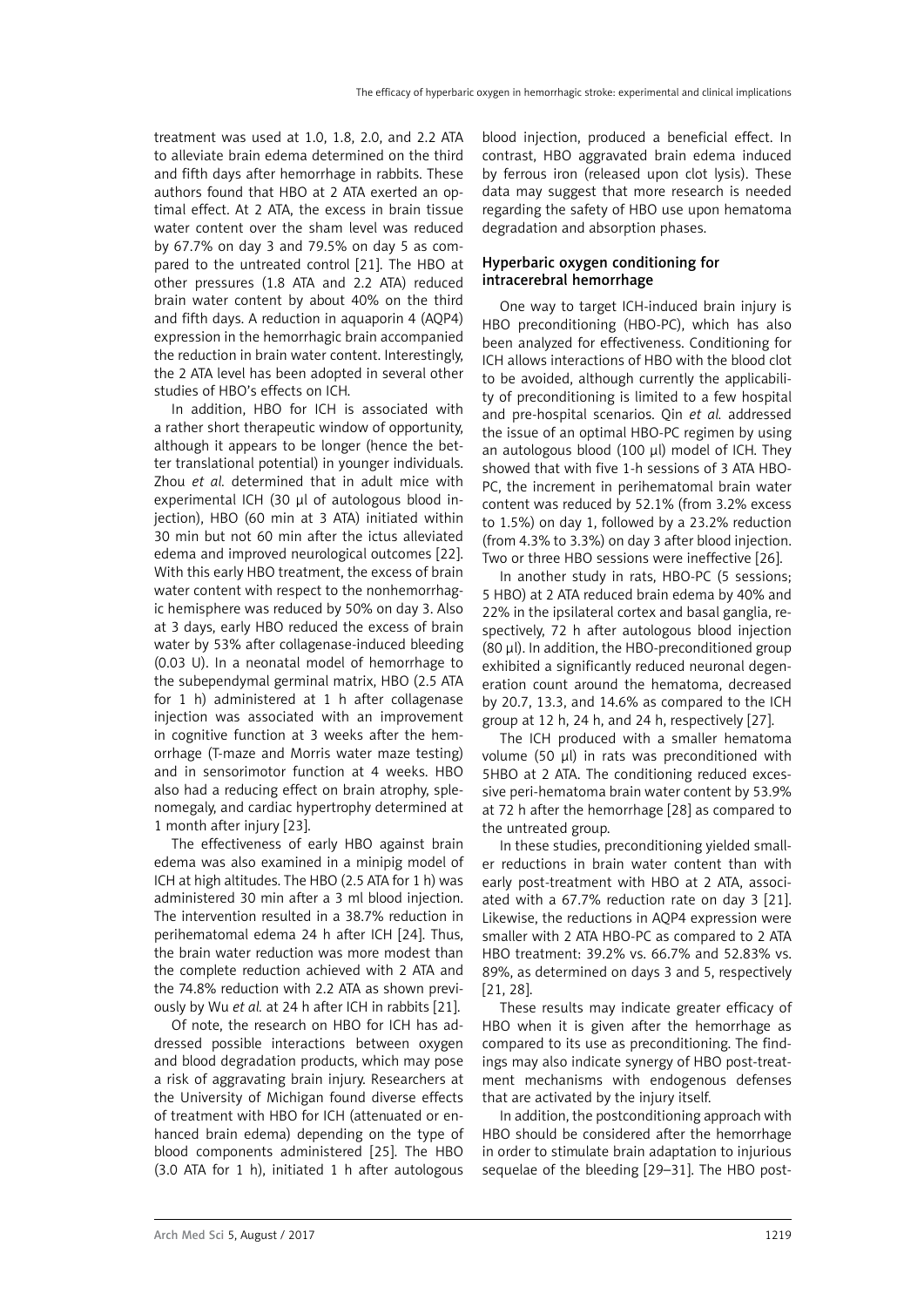conditioning stimulus would most likely be the repeated HBO exposures, of short duration, and ATA levels that are relatively high although adjusted so as not to induce convulsions [32, 33]. Such a procedure applied shortly after the bleeding could rapidly activate antioxidant and anti-inflammatory defenses, later used against blood-induced oxidative stress and neuroinflammation.

It can be quite insightful to compare the antiedematous effects of HBO in cerebral hemorrhage and cerebral ischemia. When HBO at 2.5 ATA for 2 h was initiated at 1 h after endothelin-induced focal cerebral ischemia, a 38.6% reduction in excess brain water content was noted in the ischemic hemisphere at 24 h [34]. One hour of 3 ATA HBO administered after 2 h middle cerebral artery occlusion (MCAO) in rats led to a 43.1% reduction in focal edema volume at 24 h [35]. This 30–40% edema reduction range with HBOT (or closer to 20% in permanent ischemia) has been reported by most experimental studies of focal ischemic stroke [36, 37]. Thus, reductions in brain water content with HBO seem smaller after focal brain ischemia than after hemorrhage, with over 70% reductions reported with HBOT and 50% with HBO-PC at 24 h after hemorrhage [21, 26]. This result may indicate that relatively mild, predominantly perihematomal edema after hemorrhage more effectively responds to HBOT.

## Clinical findings

Clinical treatment for brain edema after ICH remains mostly supportive (steroids, hyperventilation, mannitol). Several major clinical trials of investigational therapies for ICH did not use hyperbaric oxygen. Those studies, such as INTERACT-2, ATACH-II and CLEAR-III, yielded predominantly disappointing results. INTERACT-2 (Intensive Blood Pressure Reduction in Acute Cerebral Hemorrhage Trial 2) investigators reported that the early, intensive lowering of blood pressure (BP) did not result in reduced rates of the primary outcomes [38]. Also the ATACH-II (Antihypertensive Treatment of Acute Cerebral Hemorrhage II) trial showed no benefits of intensive BP lowering in patients with intracranial hemorrhage [39]. CLEAR III (Clot Lysis: Evaluating Accelerated Resolution of Intraventricular Hemorrhage Phase III) tested the use of alteplase to quickly remove blood from ventricles after ICH, which however did not significantly improve the primary endpoints [40]. In STICH (Surgical Trial in Intracerebral Haemorrhage) no overall improved clinical benefit was seen from early hematoma evacuation [41].

Limited benefits from clinical trials conducted so far for brain hemorrhage leave room for testing other therapies, and HBO is certainly one of the treatments to consider. Previous authors have suggested that responsiveness to HBO may help to

determine the surgical intervention for putaminal hemorrhage [42]. Others have suggested a role of HBO in arresting the spread of hemorrhage [43]. Moreover, more recent clinical trials examined the effect of HBO on ischemic and hemorrhagic stroke. Repeated sessions of hyperbaric oxygen (40 daily sessions, 5 days/week, 90 min each, 100% oxygen at 2 ATA), initiated 6–36 months after stroke, improved neurological functions and life quality of patients with hemorrhagic or ischemic stroke [44]. Multiple HBO treatments (40–60× at 2 ATA) started 3–180 months (median: 19–23 months) after stroke also reduced memory impairments in hemorrhagic and ischemic strokes [45].

However, HBO also shows repair and regeneration potential in clinical studies of neurologic conditions other than brain hemorrhages, including autism, traumatic brain injury and post-concussive symptoms (PCS). All these studies stress the repair and regeneration properties of HBOT. Also, hyperbaric oxygen therapy has long been cleared by the FDA and Undersea and Hyperbaric Medical Society for use in decompression sickness (DCS) by countering pathophysiological sequelae of decompression including injury to the endothelia [46]. Studies have shown that HBO may regenerate endothelial function, which may provide an important mechanism of HBOT for DCS [47].

There are several positive studies of HBO for PCS. A study by Boussi-Gross of HBO for PCS after mild traumatic brain injury showed an improvement with a delayed treatment of 40 to 60 daily HBO sessions at 2 ATA [48]. However, the study titled "Hyperbaric Oxygen Therapy (HBO2T) for Post-Concussive Symptoms (PSC) After Mild Traumatic Brain Injury (mTBI)" used 40 once-daily hyperbaric oxygen sessions at 2 ATA over a 10-week period and found no effect on post-concussive symptoms, whereas an improved total score in the hyperbaric groups could be due to nonspecific effects [49]. As for those ineffective trials, inappropriate sham groups and small sample size have been a concern to other researchers [50]. Lack of effectiveness of HBO for PCS in some studies was suggested to depend of several factors including a delayed treatment time [50]. Likewise, even though the "Hyperbaric Oxygen Therapy in Chronic Stable Brain Injury" (HYBOBI) study reported safety of HBOT (60 daily HBO sessions at 1.5 ATA 100% oxygen) for stroke, anoxia or trauma, the neurological results were inconclusive, despite many participants showing improvement. The investigators expressed a need for more compelling evidence from carefully designed clinical trials [51].

In one study of HBO for autistic children it was noted that the participants improved on the Clinical Global Impression scale as well as the Autism Treatment Evaluation Checklist (ATEC) with 40 hyperbaric treatments at 1.3 atm [52]. Another clin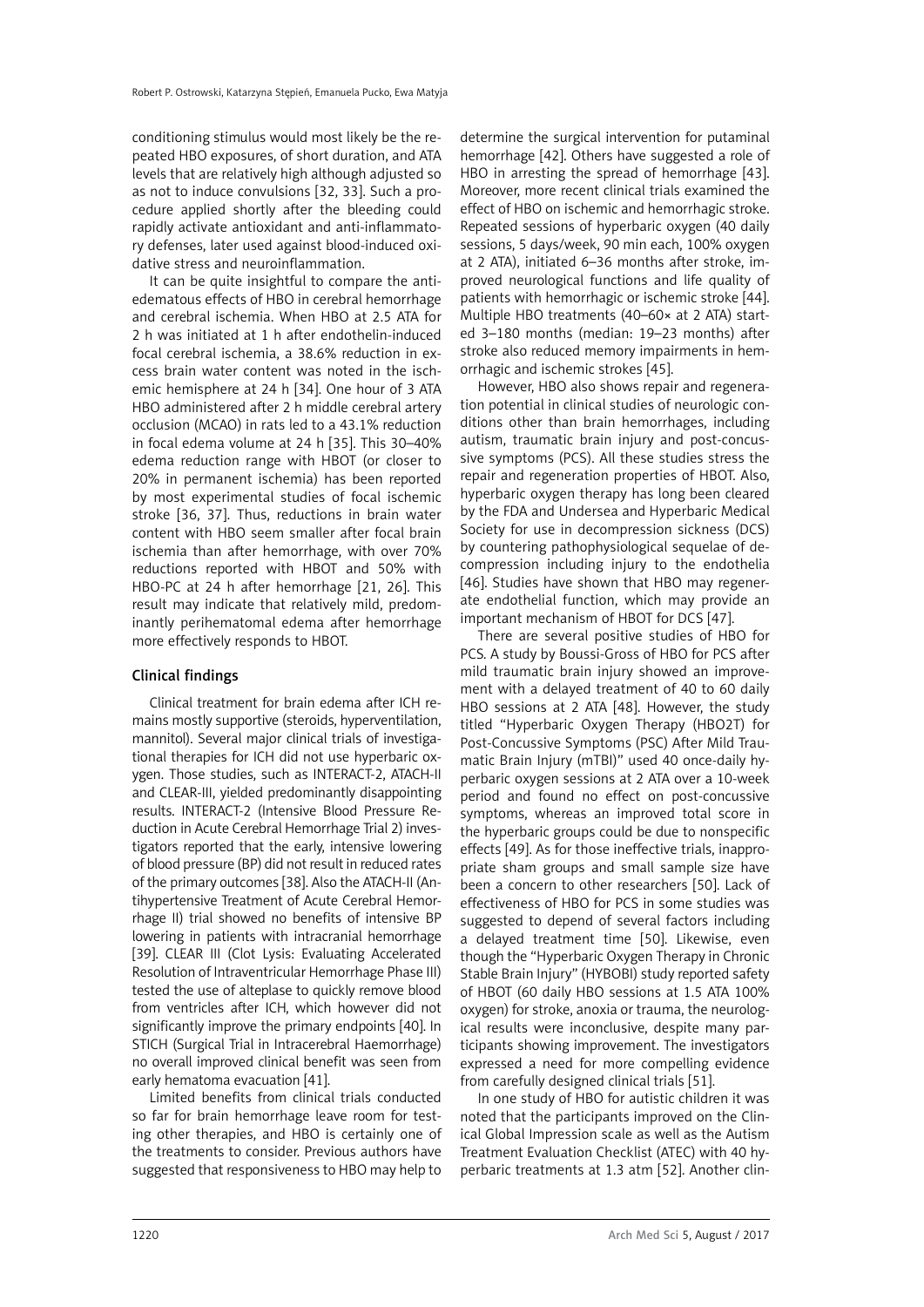ical trial confirmed improved cerebral flow in the white matter of children and improved neurological performance on ATEC [53]. In addition, by now there have been around 10 positive studies of HBOT for cerebral palsy, with over 600 participants [54]. However, it needs to be noted that 40 HBO treatments at 1.5 ATA over an 8-week period in children with cerebral palsy was no more effective than hyperbaric air (HBA) in improving motor function [55]. Others have pointed out an improvement in both HBA and HBO groups in that study, and argued that 14% oxygen at 1.5 ATA should not be considered a placebo group, while the role of hyperbaria alone should be meticulously addressed in further studies [54, 56].

It is difficult not to note that novel clot removal approaches may create new opportunities for HBO use for these patients. With the clot gone, the risk of interactions between oxygen and blood degradation products is much attenuated. New research will evaluate whether oxygen side effects can indeed be reduced after blood clot evacuation. Genetic factors which play a role in cerebral hemorrhages [57] should also be considered as potentially determining the response to HBOT.

As for SAH, studies have shown that clinical outcomes of endovascular coiling of a ruptured aneurysm may even surpass those associated with open skull surgery [58]. The advent of endovascular coiling also creates a more suitable therapeutic option than surgery for a combination with HBO to improve outcomes, which should be further tested clinically.

#### Future research directions

To evaluate HBO-based modalities and optimal treatment regimens for hemorrhagic stroke, experimental studies should calculate percent reductions in brain water contents as well as other indexes of brain protection with the treatment.

Further research will establish the hemorrhagic injury characteristics that are most responsive to HBO treatment. The use of MRI, where available, may increase quantitation confidence, by allowing total lesion assessment between treated and untreated groups, and also stratifying the impact of HBO depending on revealed penumbral patterns. New translational research needs to evaluate the effectiveness of HBO for hemorrhage with comorbidities, which may challenge the results most often established in young and healthy laboratory animals [59].

In addition, studying the effect of HBO on hemorrhage-induced brain inflammation appears to be a plausible research direction. The inflammatory response greatly contributes to perihematomal edema and secondary brain injury after ICH [60]. The HBO, by reducing HIF-1 $\alpha$  expression and function, may target regulatory mechanisms of inflammatory cells dependent on HIF-1 [61]. Translational studies showed that HBO effectively reduced inflammation in the brain in traumatic brain injury and cerebral ischemia as well [62–64]. As for underlying mechanisms, HBO reduces excessive microglial activation [65], reduces proinflammatory cytokines IL-1β and TNF-α, and activates anti-inflammatory IL-10 [62, 66].

One clinical study showed markers of reduced inflammation in patients pretreated with HBO at 2.4 ATA before cardiac procedures on cardiopulmonary bypass [67], and several clinical trials directed at targeting diseases of musculoskeletal and gastrointestinal systems with an inflammatory component also showed clinical improvement of treated patients [68, 69]. The potential of HBO to target inflammation, and thereby to prevent the exacerbation of hemorrhagic injuries, needs to be further verified.

The effects of HBO on hematoma enlargement additionally need to be examined in further studies. To this end, new models replicating these phenomena are needed [70, 71]. Another issue to be determined is what mechanisms of HBO-induced tissue regeneration are at play after hemorrhage [4].

Regardless of the options pursued, good laboratory practice needs to be maintained for all preclinical studies to advance to clinical trials. To this end, the updated STAIR and RIGOR criteria provide guidelines that are useful in preclinical hemorrhagic stroke research, despite being originally focused on ischemic stroke [72].

## Conclusions

Preclinical research shows that HBO exerts a neuroprotective effect against hemorrhagic brain injuries. The impact of HBO on the brain water content and other indices, as reviewed here, reveals a higher effectiveness of the post-treatment approach involving moderate pressures of oxygen (~2 ATA) in experimental ICH, and a tendency to higher pressures for beneficial effects to occur after SAH. A short therapeutic window characterizes both applications, however.

The robust brain-protective effects of HBO for hemorrhagic injuries, not limited to relief from hypoxia, may justify its use for hemorrhagic stroke, which awaits verification in clinical trials.

## Conflict of interest

The authors declare no conflict of interest.

#### References

1. Ostrowski RP, Stepien K, Pucko E, Matyja E. Hyperbaric oxygen modalities are differentially effective in distinct brain ischemia models. Med Gas Res 2016; 6: 39-47.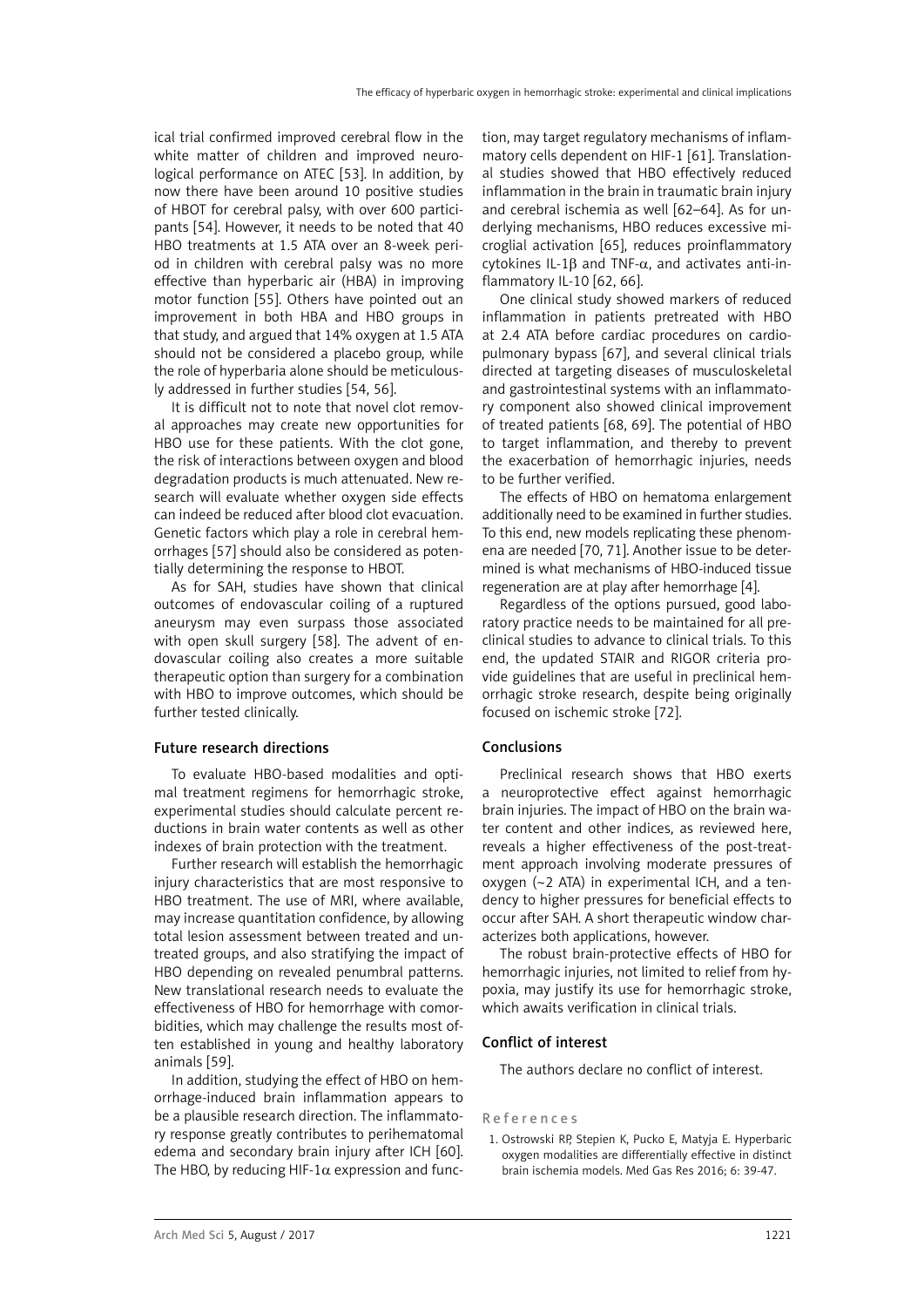Robert P. Ostrowski, Katarzyna Stępień, Emanuela Pucko, Ewa Matyja

- 2. Jiang Y, Wu J, Keep RF, Hua Y, Hoff JT, Xi G. Hypoxia-inducible factor-1alpha accumulation in the brain after experimental intracerebral hemorrhage. J Cereb Blood Flow Metab 2002; 22: 689-96.
- 3. Thiex R, Tsirka SE. Brain edema after intracerebral hemorrhage: mechanisms, treatment options, management strategies, and operative indications. Neurosurg Focus 2007; 22: E6.
- 4. Peng ZR, Yang AL, Yang QD. The effect of hyperbaric oxygen on intracephalic angiogenesis in rats with intracerebral hemorrhage. J Neurol Sci 2014; 342: 114-23.
- 5. Krishnamurthi RV, Moran AE, Forouzanfar MH, et al. The global burden of hemorrhagic stroke: a summary of findings from the GBD 2010 study. Glob Heart 2014; 9: 101-6.
- 6. MacDonald E. Aneurysmal subarachnoid hemorrhage. J Neurosci Nurs 1989; 21: 313-21.
- 7. Fewel ME, Thompson BG Jr, Hoff JT. Spontaneous intracerebral hemorrhage: a review. Neurosurg Focus 2003; 15: E1.
- 8. Zhang YP, Cai J, Shields LB, Liu N, Xu XM, Shields CB. Traumatic brain injury using mouse models. Transl Stroke Res 2014; 5: 454-71.
- 9. Krafft PR, McBride DW, Lekic T, et al. Correlation between subacute sensorimotor deficits and brain edema in two mouse models of intracerebral hemorrhage. Behav Brain Res 2014; 264: 151-60.
- 10. Wiebers DO, Feigin VL, Brown J RD. Handbook of Stroke*.* PA Lippincott Williams & Wilkins Philadelphia 2006.
- 11. van Gijn J, Rinkel GJ. Subarachnoid haemorrhage: diagnosis, causes and management. Brain 2001; 124: 249-78.
- 12. Jarus-Dziedzic K, Czernicki Z, Kozniewska E. Acute decrease of cerebrocortical microflow and lack of carbon dioxide reactivity following subarachnoid haemorrhage in the rat. Acta Neurochir Suppl 2003; 86: 473-6.
- 13. Kohshi K, Yokota A, Konda N, Munaka M, Yasukouchi H. Hyperbaric oxygen therapy adjunctive to mild hypertensive hypervolemia for symptomatic vasospasm. Neurol Med Chir (Tokyo) 1993; 33: 92-9.
- 14. Hu Q, Wu C, Chen JY, Yan F, Li JR, Chen G. The relationship between hypoxia-inducible factor-1alpha expression and apoptosis in early brain injury after subarachnoid hemorrhage. Zhejiang Da Xue Xue Bao Yi Xue Ban 2014; 43: 58-65.
- 15. Ostrowski RP, Colohan AR, Zhang JH. Mechanisms of hyperbaric oxygen-induced neuroprotection in a rat model of subarachnoid hemorrhage. J Cereb Blood Flow Metab 2005; 25: 554-71.
- 16. Ostrowski RP, Tang J, Zhang JH. Hyperbaric oxygen suppresses NADPH oxidase in a rat subarachnoid hemorrhage model. Stroke 2006; 37: 1314-8.
- 17. Kocaogullar Y, Ustun ME, Avci E, Karabacakoglu A, Fossett D. The role of hyperbaric oxygen in the management of subarachnoid hemorrhage. Intensive Care Med 2004; 30: 141-6.
- 18. Hu Q, Vakhmjanin A, Li B, Tang J, Zhang JH. Hyperbaric oxygen therapy fails to reduce hydrocephalus formation following subarachnoid hemorrhage in rats. Med Gas Res 2014; 4: 12.
- 19. Soltani A, Clark WM, Hansmann DR. Sonothrombolysis: an emerging modality for the treatment of acute ischemic and hemorrhagic stroke. Transl Stroke Res 2011; 2: 159-170.
- 20. Fiorella D, Zuckerman SL, Khan IS, Ganesh NK, Mocco J. Intracerebral hemorrhage: a common and devastating disease in need of better treatment. World Neurosurg 2015; 84: 1136-41.
- 21. Wu J, Chen J, Guo H, Peng F. Effects of high-pressure oxygen therapy on brain tissue water content and AQP4 expression in rabbits with cerebral hemorrhage. Cell Biochem Biophys 2014; 70: 1579-84.
- 22. Zhou W, Marinescu M, Veltkamp R. Only very early oxygen therapy attenuates posthemorrhagic edema formation and blood-brain barrier disruption in murine intracerebral hemorrhage. Neurocrit Care 2015; 22: 121-32.
- 23. Lekic T, Manaenko A, Rolland W, et al. Beneficial effect of hyperbaric oxygenation after neonatal germinal matrix hemorrhage. Acta Neurochir Suppl 2011; 111: 253-7.
- 24. Zhu HT, Bian C, Yuan JC, et al. Hyperbaric oxygen therapy ameliorates acute brain injury after porcine intracerebral hemorrhage at high altitude. Crit Care 2015; 19: 255.
- 25. Qin Z, Xi G, Keep RF, Silbergleit R, He Y, Hua Y. Hyperbaric oxygen for experimental intracerebral hemorrhage. Acta Neurochir Suppl 2008; 105: 113-7.
- 26. Qin Z, Song S, Xi G, et al. Preconditioning with hyperbaric oxygen attenuates brain edema after experimental intracerebral hemorrhage. Neurosurg Focus 2007; 22: E13.
- 27. Yang L, Tang J, Chen Q, et al. Hyperbaric oxygen preconditioning attenuates neuroinflammation after intracerebral hemorrhage in rats by regulating microglia characteristics. Brain Res 2015; 1627: 21-30.
- 28. Fang J, Li H, Li G, Wang L. Effect of hyperbaric oxygen preconditioning on peri-hemorrhagic focal edema and aquaporin-4 expression. Exp Ther Med 2015; 10: 699-704.
- 29. Sandu N, Schaller B. Postconditioning: a new or old option after ischemic stroke? Expert Rev Cardiovasc Ther 2010; 8: 479-82.
- 30. Schaller B, Graf R, Jacobs AH. Ischaemic tolerance: a window to endogenous neuroprotection? Lancet 2003; 362: 1007-8.
- 31. Wang J, Han D, Sun M, Feng J. A Combination of remote ischemic perconditioning and cerebral ischemic postconditioning inhibits autophagy to attenuate plasma HMGB1 and induce neuroprotection against stroke in rat. J Mol Neurosci 2016; 58: 424-31.
- 32. Karlinski M, Gluszkiewicz M, Czlonkowska A. The accuracy of prehospital diagnosis of acute cerebrovascular accidents: an observational study. Arch Med Sci 2015; 11: 530-5.
- 33. Liu W, Li J, Sun X, et al. Repetitive hyperbaric oxygen exposures enhance sensitivity to convulsion by upregulation of eNOS and nNOS. Brain Res 2008; 1201: 128-34.
- 34. Huang ZX, Kang ZM, Gu GJ, et al. Therapeutic effects of hyperbaric oxygen in a rat model of endothelin-1-induced focal cerebral ischemia. Brain Res 2007; 1153: 204-13.
- 35. Veltkamp R, Siebing DA, Sun L, et al. Hyperbaric oxygen reduces blood-brain barrier damage and edema after transient focal cerebral ischemia. Stroke 2005; 36: 1679-83.
- 36. Liu JR, Zhao Y, Patzer A, et al. The c-Jun N-terminal kinase (JNK) inhibitor XG-102 enhances the neuroprotection of hyperbaric oxygen after cerebral ischaemia in adult rats. Neuropathol Appl Neurobiol 2010; 36: 211-24.
- 37. Sunami K, Takeda Y, Hashimoto M, Hirakawa M. Hyperbaric oxygen reduces infarct volume in rats by increasing oxygen supply to the ischemic periphery. Crit Care Med 2000; 28: 2831-6.
- 38. Anderson CS, Heeley E, Huang Y, et al. Rapid blood-pressure lowering in patients with acute intracerebral hemorrhage. N Engl J Med 2013; 368: 2355-65.
- 39. Qureshi AI, Palesch YY, Martin R, et al. Interpretation and Implementation of Intensive Blood Pressure Reduc-